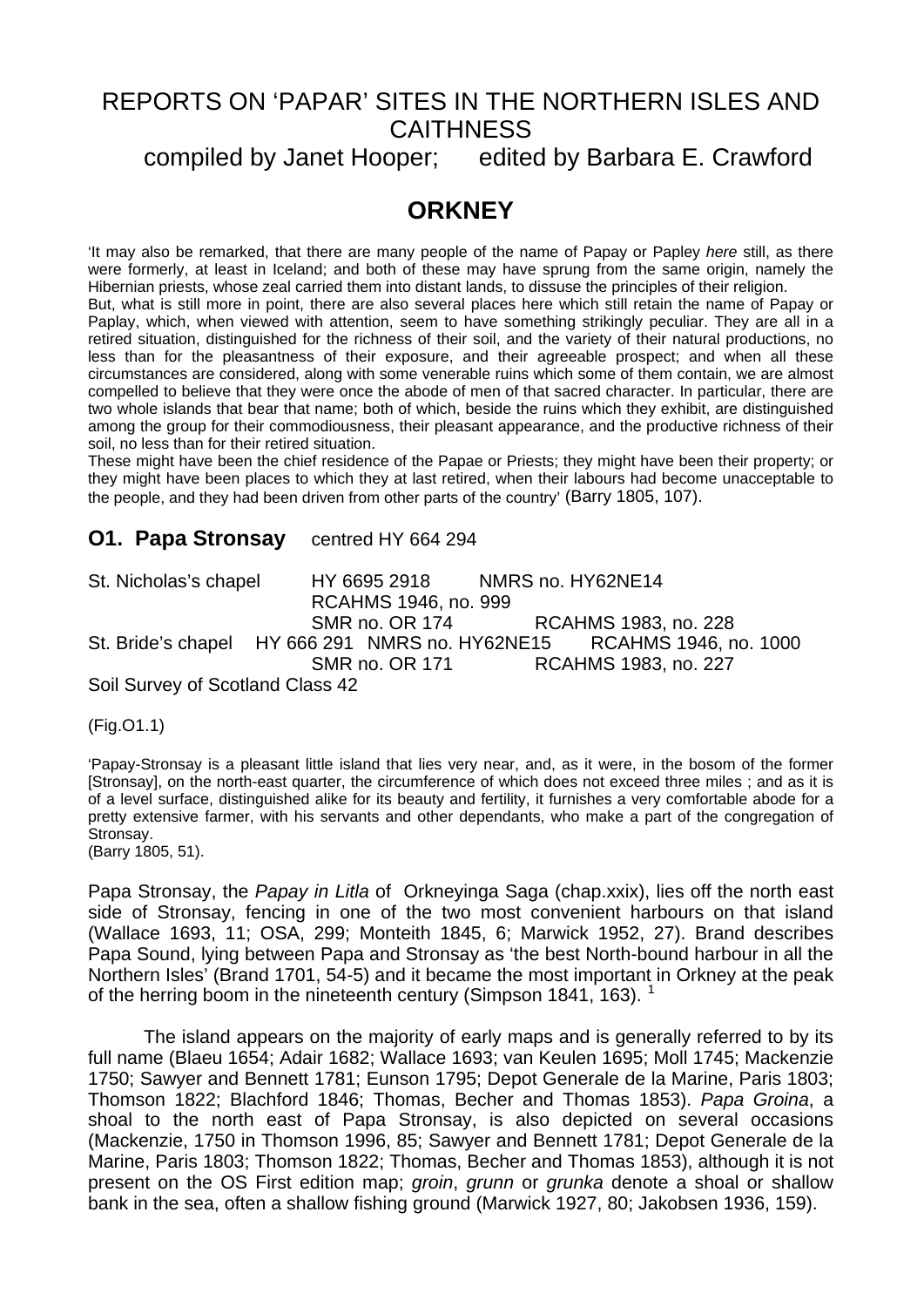Papa Stronsay was a 12d land, paying 22 meils bear in teynd, when set in feu to David Scollay, as part of the king's lands on Stronsay, in 1595 (*REO*, no. II, 85, 89). In 1617, a Jacob Scollay held 12 denariates of land in Papa Stronsay, described as lying in the parish of St. Peters (*Retours*, no. 5; Monteith 1845, 6). One family occupied the island in the early eighteenth century (Brand 1701, 54), although several families are mentioned as being present just over a century later (Simpson 1841, 157), the latter figure perhaps reflecting the total population, rather than just the main tenant and his dependants. The island, largely because it was amply provided with shell sand, was noted for its fertility; it is described as 'lying flat with corn fields, which have been stimulated by plenty of ware, to raise luxuriant crops of grain' at the end of the eighteenth century. Much earlier we learn from OS that Earl Rognvald went to the island to collect malt for the Christmas brewing (OS, chap.29; OSA, 298; Lamb 1995, 16-7; see below).

#### Parish History

Throughout the medieval period, Stronsay appears to have been divided into three parishes (Clouston 1918, 239). The parsonage revenues of the northern and central parishes - dedicated to St. Peter and Our Lady respectively - along with the islands of Eday and Faray, pertained to the mensa of the bishop of Orkney from an early date and remained so at the Reformation (*FES*, Vol. VII, 261, 272; Cowan 1967, 58). In 1544, the vicarage teinds were assigned to the treasurer of Orkney, although the vicarage seems to have retained its independence (ibid.). The southern part of Stronsay formed the parish of St. Nicholas and, apparently conjoined with North Ronaldsay, was a prebend of Kirkwall in 1429 (Cowan 1967, 172, 193). The parsonage teinds were assigned - with those of the other two parishes and Eday - to the treasureship of Orkney in Bishop Reid's reconstitution of the bishopric in 1544. The report on the teinds of the Orkney parishes of 1627 mentions three kirks on Stronsay; however, there was only one minister for the island, the implication being that a single church, in the middle of the island, was all that was necessary (Peterkin, no. III, 95). Even the sole surviving parish church, the Lady Kirk, was in a ruinous state by 1779, being in need of 'great repairs' (OSA, 332). A new church had been built in 1727 and was replaced in 1821, but there is now no trace of it within the graveyard, which remains in use (Simpson 1841, 166; Gibson, 1991, 52; RCAHMS 1946, 333, no. 978; RCAHMS 1984, 28, no. 148; NMRS no. HY62SW6, SMR no. OR 167).

 The parish of St. Peter's encompassed the northern third of the island, including Papa Stronsay and it is perhaps significant that the parish church itself lay at North Strenzie, on the Stronsay side of Papa Sound (NB, Orkney, Book 24, 31; Marwick 1927, 69, 71; RCAHMS 1946, 331, no. 960 & 333, no. 974; Gibson 1991, 22, Appendices 4 & 5; NMRS no. HY62NE4, SMR no. OR 128). The foundations of St. Peter's church, which were still visible in 1879, were 'hopelessly confused and overgrown' when visited by Lamb in 1983; however, he thought the site to be characteristic of an Orkney 'Peterkirk', particularly as it appears to lie over part of a large settlement mound from which stonework protrudes (NB, Orkney, Book 24, 31; RCAHMS 1984, 29, no. 153). Further, the placename, Curkabreck or Kirkabreck, which lies on the south side of the peninsula enclosing Papa Sound, suggests the possibility of another chapel in this vicinity; a building on a small skerry off Mill Bay was locally thought to be a chapel (Marwick 1927, 71; RCAHMS 1984, 31, no. 173; Gibson 1991, Appendices 4 & 5; NMRS no. HY62NE23, SMR no. OR 1016).

#### Ecclesiastical Sites and Archaeology

In addition to the parish church, Anderson records that there were at least four chapels on Stronsay, two of which were on Papay (ibid., 418; see below). Traces of chapels were also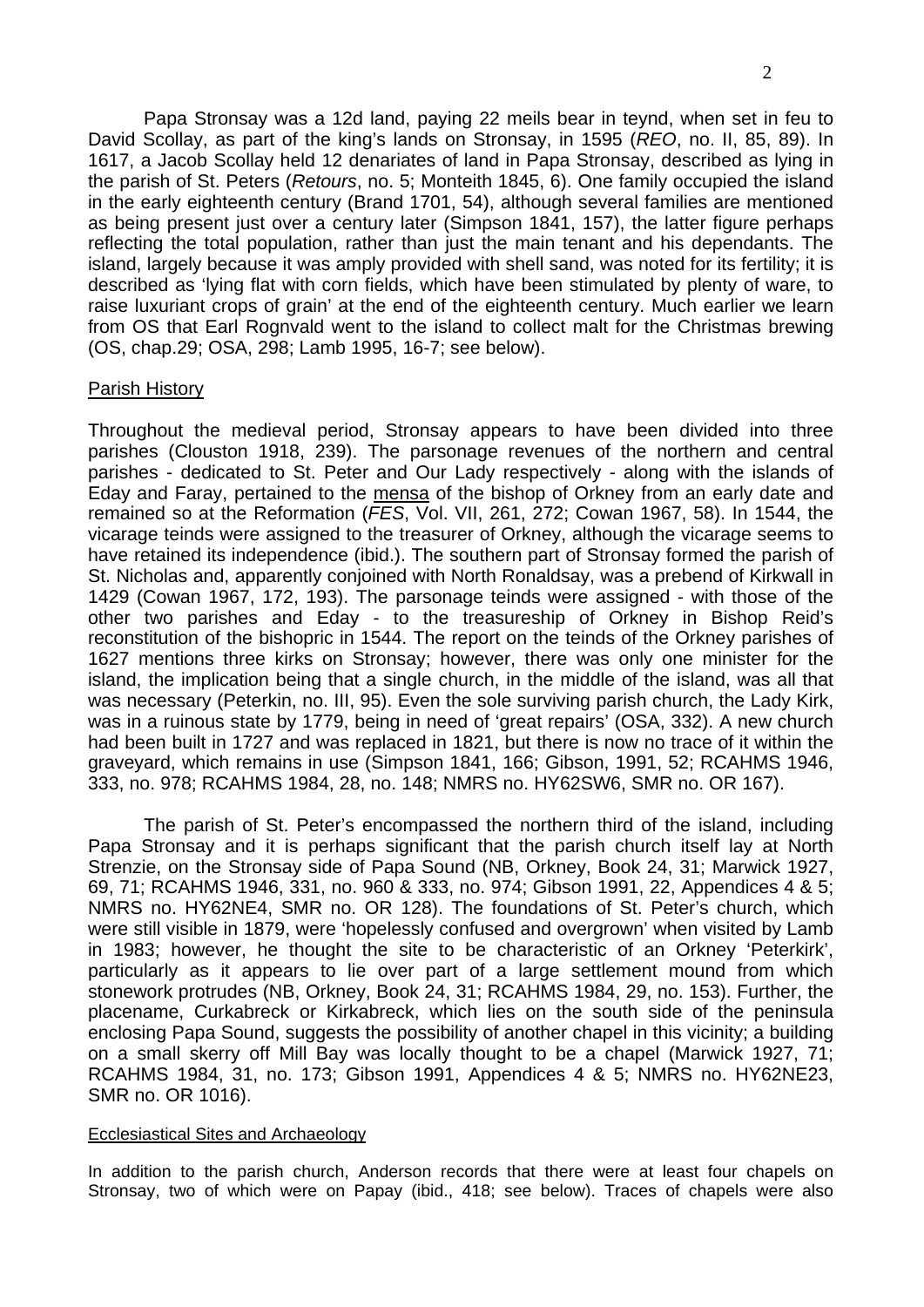believed to have been located on three of Stronsay's four pasture isles - Linga, Meikle and Auskerry (Anderson 1794, 419). That on Auskerry was dedicated to the Virgin Mary and was traditionally founded by a shipwrecked sailor; associated earlier settlement - described simply as 'heaps of debris' by the RCAHMS - was known as a 'munkerhoose' (RCAHMS 1946, 337, no. 1001; RCAHMS 1984, 34, no. 194; NMRS no. HY61NE10, SMR no. OR 930). Meikle, although sometimes thought to be the largest of the two Linga isles (Marwick 1927, 70), is more likely to be Muckle Green Holm, which also contains a probable monastic site (RCAHMS 1984, 7, 21, no. 88 & 89, SMR no. OR 928 & 933). On Linga, there are a series of rectangular enclosures, probably representing a medieval farmstead, underlying a later sheep shelter (NB, Orkney, Book 24, 44; RCAHMS 1946, 336, no. 994; RCAHMS 1984, 37, no. 217; NMRS no. HY62NW12, SMR no. OR 996). Lamb has also identified a probable hermitage site on a stack, known as Tams Castle, off the south east coast of Stronsay (NB, Orkney, Book 24, 154; Lamb 1980, 517-9; RCAHMS 1984, 29, no. 157; NMRS no. HY62SE29, SMR no. OR 132). The fact that Speed's map of 1610, although it does depict three churches, shows dedications to St. Magnus and St. Olive (Olaf), alongside St. Nicholas, hints at the dedications of the chapels on Stronsay itself (cf. Marwick 1927, 70-1; Gibson 1991, 22-3, Appendices 4 & 5). The OSA, 327, notes the five parish kirks and nine chapel sites, while Marwick mentions fifteen chapels and Gibson lists nineteen certain or possible sites ( Marwick 1927, 70-1; Gibson 1991, 15, 22-3, Appendices 4 & 5).

 On Papa Stronsay, the dedications of the two chapels are given consistently as St. Bride and St. Nicholas (OSA, 326; Barry 1805, 51; Neale 1848, 113; Stuart 1856, 14). Neale describes both as appearing 'to have been very small, and rather places of pilgrimage than of regular office' (Neale 1848, 113). A third chapel site is mentioned in the Name Book, which 'cannot now be pointed out' (NB, Orkney, Book 24, 23). The two known sites lay close together, in the south eastern part of the island. Although no traces of St. Bride's are visible today, the outline of the chapel could still be traced in the 1850's (Stuart 1856, 14). The site pointed out to Lamb in 1979 lies immediately in front of the farmhouse, the present Papa Stronsay House; a shed stood on this site earlier in the twentieth century (RCAHMS 1984, 39; see below). The chapel and farm lie above a sandy bay on the south side of the island; a field to the east of the farm is known as *Ham*, from the ON for harbour, while the beach is known as *Bountifur*, the meaning of which is far more obscure (Marwick 1927, 74, 77). To the north of the farm steading, a font was discovered near an old water pump in 1999; it had been carved from a block of red sandstone and is roughly octagonal in form, with an incised equal-armed cross at the base of the bowl and what are probably fixture points for a wooden cover near the rim (Buteux, Hunter and Lowe 1999a, 68; NMRS no. HY62NE41, HY 6662 2927). Although it could be from either chapel, the font was found marginally closer to the traditional site of St. Bride's chapel (Buteux, Hunter and Lowe 1999a, 68).

 St. Nicholas's chapel is located close to the more rocky south-eastern tip of Papa Stronsay. St. Nicholas, was also the patron saint of the most southerly of the Stronsay parishes; Tudor, in fact, appears to conflate the parish church (located at Holland) and the chapel (1883, 374). <sup>[2](#page-6-1)</sup> St. Nicholas's chapel on Papa Stronsay was still standing in the late eighteenth century:

'St. Nichola's chapel was almost entire twelve years ago [1782]; the dimensions within walls 15 feet by 12; the quire 7 feet by 9; this quire is covered with a complete stone arch, but the chapel hath been lately demolished by the tenant, in order that he with the stones of it might build a new barn. St. Bride's chapel and Quire, now in ruins, are nearly of the same dimensions as those of St. Nicholas' (Anderson 1794, 418).

### Recent Excavations at St. Nicholas' Chapel (Fig.O1.2)

The low, turf-covered footings of St. Nicholas's chapel, oriented east-west and consisting of nave and chancel, appear to confirm Anderson's description (1794, 418; RCAHMS 1946, 336-7; RCAHMS 1984, 39; Buteux, Hunter and Lowe 1998, 72; Buteux, Hunter and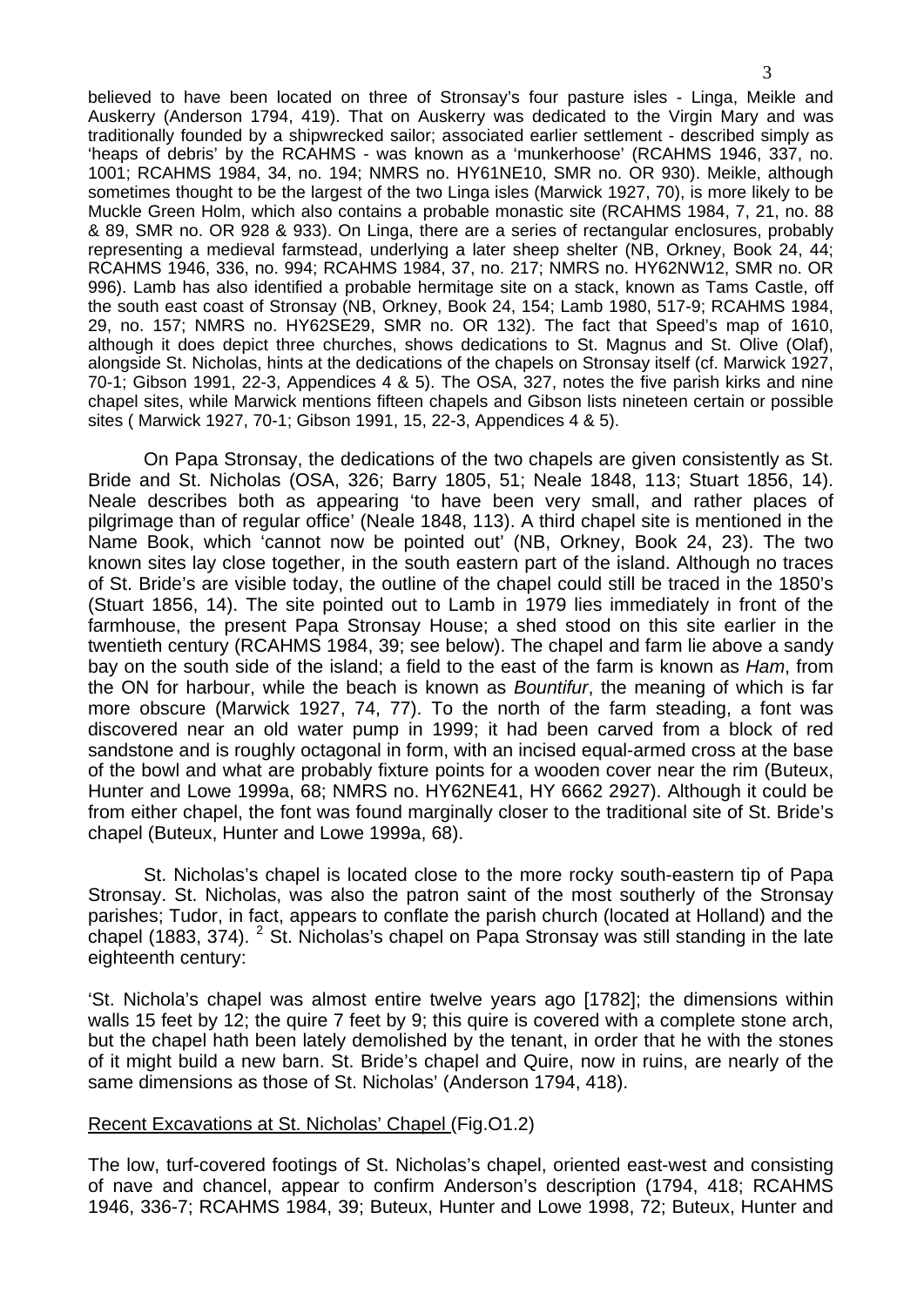Lowe 1999b, 68; Lowe, Buteux and Hunter 2000b, 67-8). Prior to important recent excavations no wall faces were evident and the wall thickness could not be ascertained, but full details are now known: the nave was found to measure 5.3m by 3.95m wide, while the chancel was approximately 2.7m long by 2.5m wide, over walls 0.6m broad and 0.3m high (information from OS surveyor, 1970; Lowe 2002, 87). The chancel appears to have been an addition to an earlier single-celled structure, perhaps in the twelfth century, and there may also have been an intermediate phase, when the chancel was slightly wider than it is now (Buteux, Hunter and Lowe 1999b, 68; Lowe, Buteux and Hunter 2000b, 68). If the chancel was barrel vaulted, the chapel may have been similar in appearance to the Crosskirk at Tuquoy, Westray. The walls were plastered internally and a central doorway, subsequently blocked, was revealed in the west wall of the nave (Buteux, Hunter and Lowe 1998, 72). The primary floor level within the chapel had been almost entirely removed, while the collapsed west gable and the lintel of the door were clearly visible external to the chapel.

 An altar, made up of mortared masonry, was located against the east wall of the chancel, while there were two smaller, drystone altars in the north east and south east corners of the nave, at least in the chapel's final phase (ibid.; Buteux, Hunter and Lowe 1999b, 68; Lowe 2002, 87). A large upright stone formed the frontal of the two altars in the nave, with a kneeling stone in front of each (Lowe 2002, 87). Below the make-up of the secondary floor was an earlier floor level from which were recovered three fragments of a yellow sandstone slab, while a fourth conjoining fragment was recovered from an unstratified context (Buteux, Hunter and Lowe 1999b, 68; Lowe 2002, 88-9). The four fragments form what is clearly an altar slab (Fig.01.3), probably from one of the altars in the nave; the fragments were found set face downwards in different areas of the nave floor, perhaps reflecting accidental breakage, followed by 'ritual' burial (Lowe 2002, 89). The slab has a chamfered edge, while three saltire crosses and one slightly skewed cross, contained in compass-drawn circles, are incised into what must have been its upper surface; a fifth cross must have lain in the now missing lower, left-hand corner of the slab (ibid., 88-90). The terminals of all four crosses are punctuated by drilled holes. A hollowed sandstone basin, possibly a water stoup or piscina, was found amongst the make-up of the secondary floor (Lowe, Buteux and Hunter 2000b, 68).

 To the south of the chapel, several short stretches of drystone walling, plus part of what appeared to be a stone-flagged pathway, were noted along the eroded shoreline by most twentieth century visitors to the chapel (information from OS surveyor, 1970; RCAHMS 1984, 39, no. 228; Wilson and Moore 1996, 81). Recent survey and excavation has confirmed that the chapel does appear to lie at the centre of a small, possibly polygonal enclosure; although no entrance is apparent, it may have lain to the south or south west of the chapel, where it has subsequently been eroded away (Buteux, Hunter and Lowe 1998, 72; Lowe 2002, 88). An earlier enclosure wall, relating to the pre-chapel occupation of the area and possibly of several phases, was also recorded inside the north part of the graveyard wall and extending beyond it to the west; a stony bank, presumed to be the end of this boundary, within which was set the base of a large orthostat, was picked up in the south west part of the site (Buteux, Hunter and Lowe 1999b, 68; Lowe, Buteux and Hunter 2000b, 67-8; Lowe 2002, 91). Evidence for a corbelled building of oval shape lay below the nave and extended to the north (Buteux, Hunter and Lowe 1998, 72; Lowe 2002, 91). The structure was approached from the south by a neatly flagged pathway, which extended from the present cliff edge; a small fragment of green porphyry came from a fill deposit above the floor and a rectangular stone setting, with the stump of an upright stone at the east end, lay in the centre of the building, suggesting it may have been of ritual significance (Buteux, Hunter and Lowe 1999b, 68; Lowe, Buteux and Hunter 2000b, 67-8; Lowe 2002, 91-4). A sub-rectangular building, aligned NE-SW, lay under the east end of the chancel and extended to the east; it lay at the same level as the cellular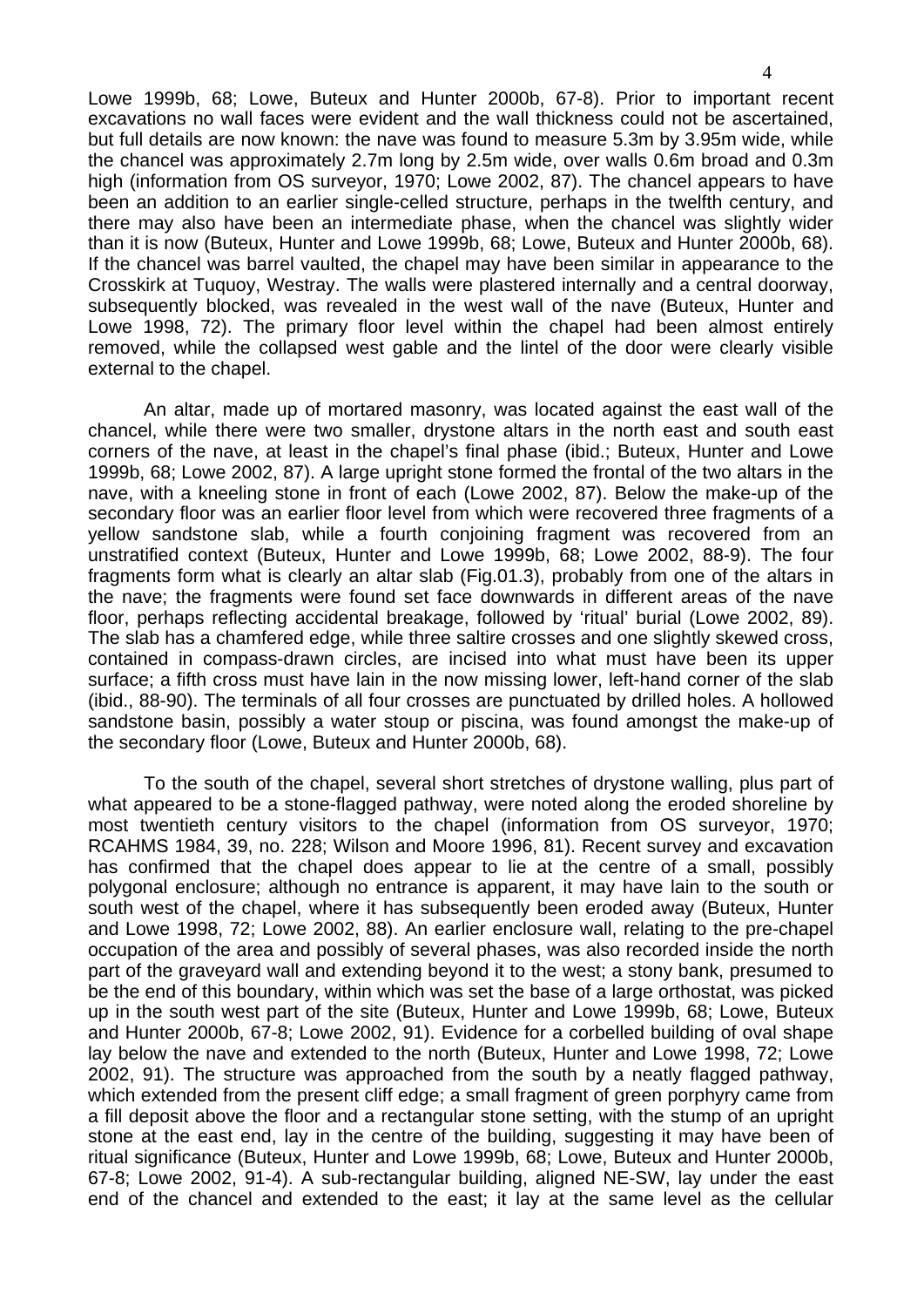building and may, therefore, be contemporary, particularly since it had been largely robbed out (ibid.). In the centre of the floor was a slab-lined hearth, full of charcoal and carbonised grain (Lowe, Buteux and Hunter 2000b, 67-8; Lowe, Buteux and Hunter 2001, 72). Further lengths of walling and areas of paving were revealed to the north east and west of the chapel - and also extended beneath it (Buteux, Hunter and Lowe 1998, 72; Buteux, Hunter and Lowe 1999b, 68). Overlying the paving to the north east of the chapel was a shell-rich midden; although only partially excavated, a few sherds of coarse pottery, probably of Iron Age date, two line sinkers and a fragment of bone comb, were recovered (Buteux, Hunter and Lowe 1999b, 68; Lowe 2002, 91). A section along the cliff edge revealed an area of cobbling and possible paving, delimited on the seaward edge by a stone wall (Buteux, Hunter and Lowe 1999b, 68). On the landward side of this wall, were the remains of what appeared to be a small stone platform, tentatively identified as a *leacht* (a free-standing ltone altar as found in early Irish monastic enclosures).

 A small rectangular slab, now lost, bearing an ornamental and sophisticated cross, outlined with a double bead moulding (Fig.01.4), was dug up near St. Nicholas's chapel during its removal (Stuart 1856, 14, Plate XLII; Allen and Anderson 1903, 24-5; RCAHMS 1946, 337; Radford 1962, 173-4; Fisher 2002, 47). Parallels for both the cross and the inscription can be drawn from Northumbria, Iona and elsewhere along the western seaboard of Scotland, as well as from western Ireland (Fisher 2002, 47). The stone was found about twenty yards from the foundations of the chapel, at a depth of three to four feet. Large quantities of human bones were noted around the stone and the chapel, and the stone itself might have been from a grave (Stuart 1856, 14; Lowe 2002, 86). The contracted minuscule inscription, which slopes across the slab above the cross, has been interpreted as standing for D[OMI]NE D[E]I [O' Lord God] (Rhys 1892, 291; Rhys 1898, 372; Radford 1962, 173-4). The slab is probably of seventh or eighth-century date (Radford 1962, 173-4) and therefore predates the chapel in its current form, although it may relate to the structures underlying it.

 Burials, some of which had been redeposited, have been found inside and outside the building; a long cist was found under the south east corner of the chapel, while a dug grave, containing a child, lay in front of the step leading into the chancel (Lowe 2002, 91). A grave containing two slightly flexed burials, probably of pre-Christian date, was found along the cliff edge and a number of other stratigraphically pre-Christian burials have been identified within the enclosure (Lowe, Buteux and Hunter 2001, 72; Lowe 2002, 91). However, burials have not been discovered in great number, nor has the depth of soil encountered been enough to corroborate Stuart's nineteenth-century description of the discovery of the cross slab (Lowe 2002, 91). The presence of the three altars in St. Nicholas's, which also occurs in the chapels on the Brough of Birsay and on St. Ninian's Isle in Shetland, implies a degree of sophistication which is reflected in the building as a whole (ibid., 87-8). If, as Anderson implies, the chapel at St. Bride's was similar in form, both the Papa Stronsay chapels would appear to be of high status (ibid., 86).

 In its first phase, St. Nicholas's was probably no earlier than the eleventh century in date, reaching its final form in the twelfth century (ibid., 86, 94). The pre-chapel levels on the site do not fit happily with a late Iron Age domestic context (largely because of the paucity of finds) and, given the nature of the oval structure and the lost eighth century cross slab, it is possible that they should be associated with the eponymous *papar* (ibid., 94). This phase of occupation had, however, long ceased by the time the later chapel was built, although it is possible that memories of the site as a sacred place persisted to explain its later re-use (ibid.).

 Associations between some 'papar' places and the earldom family have been noted (Thomson, 2001, 16). In the case of Earl Rognvald's death and burial c.1046 the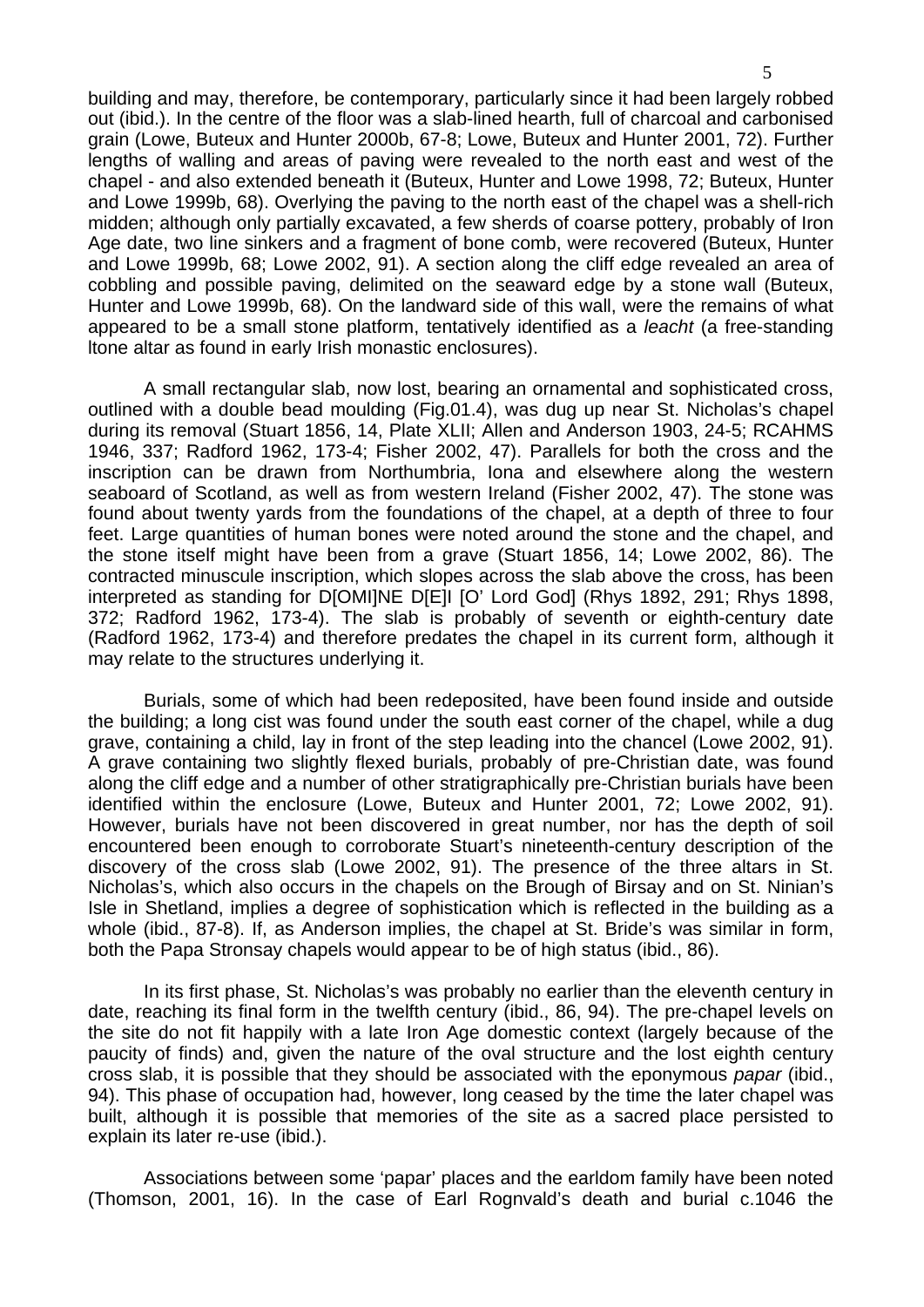connection is with both Papa Stronsay and Papa Westray. Rognvald had left Kirkwall, where he had recently settled for the winter, to fetch malt from Papa Stronsay for the Christmas ale brewing. While he and his men sat around the fire at night, Thorfinn the Mighty, with whom Rognvald had shared the earldom of Orkney on increasingly acrimonious terms, secretly approached the house and attempted to burn all its occupants alive. Although Rognvald escaped, he was found on the shore where he was killed; his body was taken to Papa Westray for burial (OS, chaps.29,30; see Site O2). The spot where Rognvald died may have been Ronald's Geo, located on the north side of the island; although the name is marked on the OS First edition map and on the current edition of the OS 1:10000 map, it was no longer remembered locally at the beginning of the twentieth century (Marwick 1927, 66, 81). Rognvald is said to have escaped from the house, because he was dressed in a long linen robe or nightshirt and so was mistaken for an ecclesiastic. Whatever one makes of this detail it is exceedingly unlikely that there would still have been 'papar' on the island in the mid eleventh century, as Marwick surmised (Marwick 1927, 66; Lowe 2002, 86-7). A more likely explanation is that Rognvald actually disguised himself as a priest in order to escape (Taylor, trans. OS, 366).

 The farm at which Rognvald was staying has not been identified, but it almost certainly lay near the present steading of Papa Stronsay House at HY 6660 2919 (Marwick 1927, 65-6; Taylor, trans. OS, 366, note 6; RCAHMS 1984, 39, no. 226; Lamb 1995, 16-7; NMRS no. HY62NE26, HY 66 29, SMR no. OR 175). The possibility that this is a Norse period site is indicated by older buildings on the east side of the farmhouse, partially evaluated in 2000 (Lowe, Buteux and Hunter 2000a, 67; the building is located at HY 6665 2918). One building (12.85 x 3.55m, 0.6m wide and up to 1.65m high), was aligned NW-SE; traces of earlier foundations were visible at the north-west end of the structure, while a fragmentary stone wall, on an E-W alignment, was revealed below the stone floor (Lowe, Buteux and Hunter 2000a, 67). Abutting the building was a levelled spread of midden material, up to 0.6m deep, from which two fragments of steatite were recovered (ibid.).

#### Further Archaeology

The story of Rognvald's association with the island may have given rise to the name and traditions surrounding the chambered cairn that lies between the two chapels:

'About half way between these chapels, there is on rising ground, called the Earl's-know, the appearance of old ruins and graves; one of which graves, evidently defined by two stones, one at the head, the other at the feet, is eight feet and a half long; this grave was dug up to the deepness of about six feet, in the month of July 1792; the stones at the head and feet, which appeared about a foot above the surface, reached to the bottom of the grave. Many human bones of an ordinary size were found, and, moreover, fragments of a human skull, and of a lower jaw bone, with the case of teeth, which were perfectly sound, and fragments of thigh bones; these were all of an enormous size, and afforded a convincing proof that the body burried there had required a grave of the dimensions above specified' (OSA,326-7).

 The Earl's Knoll is in fact a long cairn; it lies due east-west just above the 5m contour, and although now turf-covered, there is no evidence for any graves or of any excavation on the top of the mound (RCAHMS 1946, 336, no. 998; RCAHMS 1984, 38, no. 223; Davidson and Henshall 1989, 115-16, no. 14; NMRS no. HY62NE13, HY 6682 2920, SMR no. OR 170). It is traditionally believed to be the grave of a knight, whose corpse was found on the shore clothed in full armour (NB, Orkney, Book 24, 39). There are a number of other probable burial cairns on Papa Stronsay, including Doocot Knowe (NB, Orkney, Book 24, 23; Marwick 1927, 64; RCAHMS 1946, 336, no. 997; RCAHMS 1984, 38, no. 224; Lowe, Buteux and Hunter 2000a, 67; NMRS no. HY62NE12, HY 6652 2998, SMR no. OR 169). Although it lies on the highest point of the island and was according to the Name Book - supposed to be a broch, later authors have thought Doocot